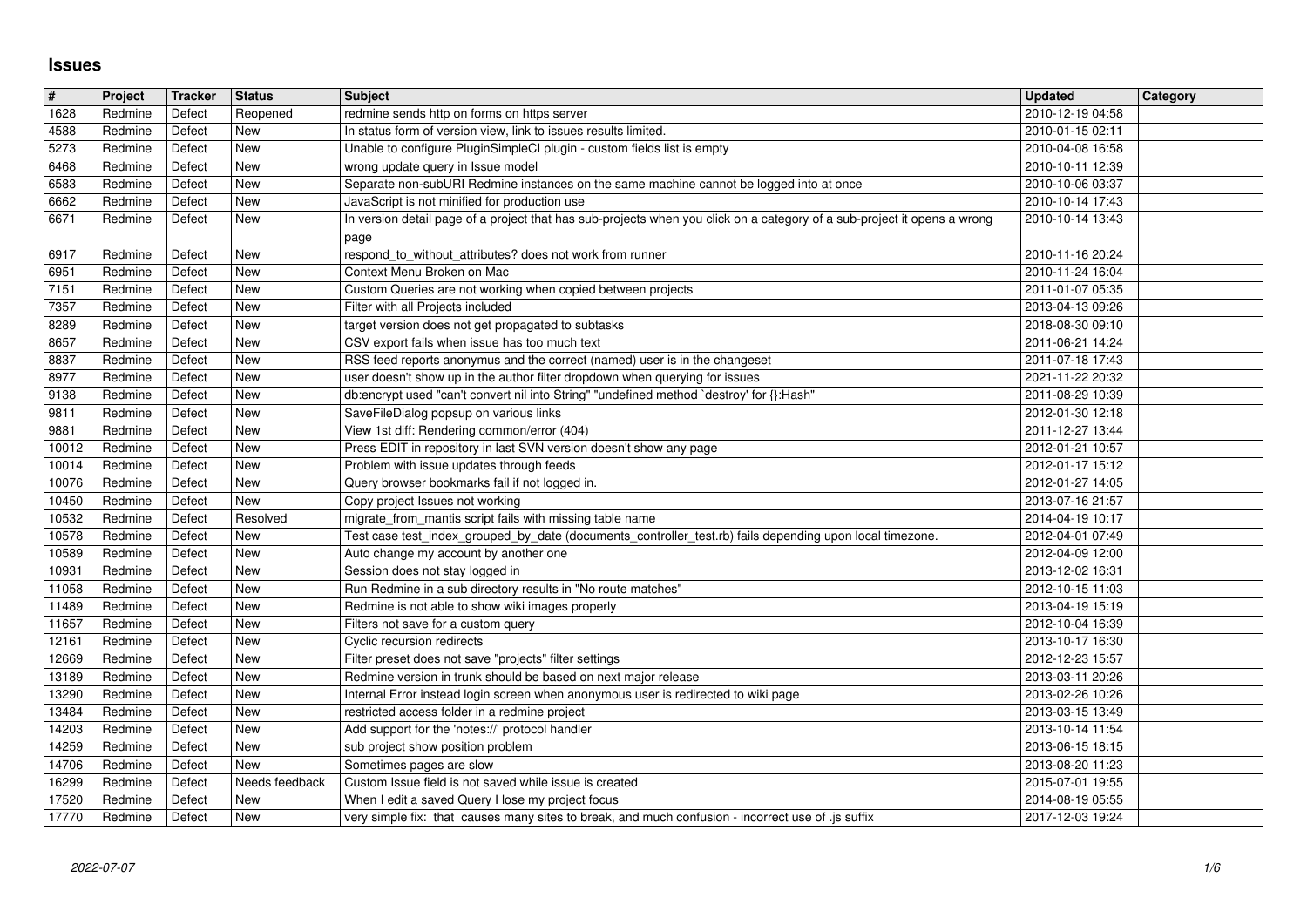| $\overline{\mathbf{H}}$ | Project            | Tracker          | <b>Status</b>                    | <b>Subject</b>                                                                                                                                                                                | <b>Updated</b><br><b>Category</b>    |
|-------------------------|--------------------|------------------|----------------------------------|-----------------------------------------------------------------------------------------------------------------------------------------------------------------------------------------------|--------------------------------------|
| 18201<br>18914          | Redmine<br>Redmine | Defect<br>Defect | New<br>New                       | Internal server error (500): invalid byte sequence in UTF-8<br>Slow rendering pages with many small macros                                                                                    | 2014-11-05 10:10<br>2015-01-23 00:37 |
| 19174                   | Redmine            | Defect           | Needs feedback                   | db migrate error from old version to 2.6                                                                                                                                                      | 2015-03-26 11:41                     |
| 20042<br>20153          | Redmine<br>Redmine | Defect<br>Defect | Needs feedback<br>Needs feedback | A test fail when running it with PostgreSQL<br>Ajax indicator ajaxComplete/ajaxStop do not fire at (document).ready                                                                           | 2021-01-18 09:00<br>2015-07-22 01:59 |
| 20547                   | Redmine            | Defect           | New                              | Exporting CSV with multiple tabs open can export wrong view                                                                                                                                   | 2015-08-17 15:47                     |
| 21770                   | Redmine            | Defect           | New                              | Preview does not work on non-ascii data input                                                                                                                                                 | 2016-01-21 09:49                     |
| 24426<br>25141          | Redmine<br>Redmine | Defect<br>Defect | New<br>New                       | sqlserver2014:chang issues parentld success but view is wrong<br>Changing the scope and resetting the position of an acts_as_positioned object inserts it at the one-before-last position     | 2016-11-24 07:47<br>2017-02-21 16:46 |
| 25222                   | Redmine            | Defect           | Needs feedback                   | 404 error when visiting project's repository tab without a main repository                                                                                                                    | 2017-02-28 21:09                     |
| 25342<br>26508          | Redmine<br>Redmine | Defect<br>Defect | Needs feedback<br>Needs feedback | ActionView::Template::Error (undefined method `accessor' for # <activerecord::type::value:0xa91ee78>):<br/>excel have wrong column name at custom field</activerecord::type::value:0xa91ee78> | 2018-09-07 22:10<br>2017-08-23 09:43 |
| 27067                   | Redmine            | Defect           | Needs feedback                   | Missed task for redmine: plugins: test                                                                                                                                                        | 2017-09-25 05:44                     |
| 27126<br>27693          | Redmine<br>Redmine | Defect<br>Defect | Needs feedback<br>New            | Breadcrumbs and Drop-down List corrupted<br>In queries, operator "Any" should be "Not empty"                                                                                                  | 2017-12-01 13:30<br>2017-12-27 17:07 |
| 27902                   | Redmine            | Defect           | New                              | Overview page is very slow for private projects with large number of members                                                                                                                  | 2020-08-21 09:50                     |
| 27990<br>28069          | Redmine<br>Redmine | Defect<br>Defect | New<br>New                       | Roadmap Issues null on selection of version custom field<br>Queries 403 error if query author is not in the roles list                                                                        | 2018-02-04 15:40<br>2018-01-25 10:44 |
| 28078                   | Redmine            | Defect           | <b>New</b>                       | Workflows inconsistencies when removing "add/edit issue" permission to a role which already has a workflow defined                                                                            | 2018-01-25 18:14                     |
| 28111<br>28127          | Redmine<br>Redmine | Defect<br>Defect | New<br>New                       | Redmine Permissions - option to combine "Non member" role with others<br>It is impossible to filter the trackers by project in the XML/REST-API                                               | 2018-01-31 11:58<br>2019-03-27 00:28 |
| 28807                   | Redmine            | Defect           | New                              | Cannot search in a case-insensitive manner                                                                                                                                                    | 2018-05-28 04:39                     |
| 28871                   | Redmine            | Defect           | New                              | Adding the window AD activity directory to verify redmine permissions is failed                                                                                                               | 2018-05-27 04:18                     |
| 29511<br>29512          | Redmine<br>Redmine | Defect<br>Defect | New<br>Confirmed                 | cpu 100%<br>Test failures with redmine-3.4.6.zip in development mode                                                                                                                          | 2018-09-06 09:47<br>2022-01-20 02:16 |
| 30055                   | Redmine            | Defect           | New                              | Keep it from one job to the next                                                                                                                                                              | 2018-12-05 08:45                     |
| 31111<br>31341          | Redmine<br>Redmine | Defect<br>Defect | New<br>New                       | About custom fields in List format or Key/value list format<br>install redmine on windows                                                                                                     | 2019-03-28 21:22<br>2019-05-10 13:17 |
| 31710                   | Redmine            | Defect           | New                              | Assigned on search issues not ordered by name                                                                                                                                                 | 2019-07-11 20:43                     |
| 31755<br>31831          | Redmine<br>Redmine | Defect<br>Defect | New<br>New                       | Couldn't download Redmine by curl in Debian buster<br>Back url parse in validation                                                                                                            | 2019-07-22 09:40<br>2019-08-01 10:49 |
| 31886                   | Redmine            | Defect           | New                              | There is no limitation for the content of news                                                                                                                                                | 2019-08-13 07:41                     |
| 32420                   | Redmine            | Defect           | Needs feedback                   | Issue redirect after login not working                                                                                                                                                        | 2020-10-27 16:12                     |
| 32442<br>32558          | Redmine<br>Redmine | Defect<br>Defect | New<br>New                       | Upgrade vom 2.x to 4.0.5 fails when invoking "rake db:migrate RAILS_ENV=production"<br>Distinct can be removed                                                                                | 2019-11-10 16:12<br>2019-12-06 04:07 |
| 32610                   | Redmine            | Defect           | <b>New</b>                       | A inner join can be removed                                                                                                                                                                   | 2019-12-11 18:24                     |
| 32612<br>32762          | Redmine<br>Redmine | Defect<br>Defect | <b>New</b><br>New                | Distinct can be removed due to unique constraint in database<br>Unicode character fails edit Issue                                                                                            | 2019-12-11 18:31<br>2022-02-14 20:51 |
| 32852                   | Redmine            | Defect           | Needs feedback                   | Upgrading from Redmine v4.0.5 to v4.1.0 gives 2 errors                                                                                                                                        | 2020-02-05 06:39                     |
| 33287<br>34176          | Redmine<br>Redmine | Defect<br>Defect | Needs feedback<br>New            | Issue File Column Attachment Link Error<br>Empty page reponses on Redmine 3.4.5.stable                                                                                                        | 2020-08-16 22:41<br>2020-10-27 18:10 |
| 34593                   | Redmine            | Defect           | Needs feedback                   | privacy problem on users info                                                                                                                                                                 | 2021-01-24 22:45                     |
| 35062                   | Redmine            | Defect           | Confirmed                        | Back URLs with <t+ break<="" operator="" td=""><td>2022-01-18 20:10</td></t+>                                                                                                                 | 2022-01-18 20:10                     |
|                         |                    |                  |                                  |                                                                                                                                                                                               |                                      |
|                         |                    |                  |                                  |                                                                                                                                                                                               |                                      |
|                         |                    |                  |                                  |                                                                                                                                                                                               |                                      |
|                         |                    |                  |                                  |                                                                                                                                                                                               |                                      |
|                         |                    |                  |                                  |                                                                                                                                                                                               |                                      |
|                         |                    |                  |                                  |                                                                                                                                                                                               |                                      |
|                         |                    |                  |                                  |                                                                                                                                                                                               |                                      |
|                         |                    |                  |                                  |                                                                                                                                                                                               |                                      |
|                         |                    |                  |                                  |                                                                                                                                                                                               |                                      |
|                         |                    |                  |                                  |                                                                                                                                                                                               |                                      |
|                         |                    |                  |                                  |                                                                                                                                                                                               |                                      |
|                         |                    |                  |                                  |                                                                                                                                                                                               |                                      |
|                         |                    |                  |                                  |                                                                                                                                                                                               |                                      |
|                         |                    |                  |                                  |                                                                                                                                                                                               |                                      |
|                         |                    |                  |                                  |                                                                                                                                                                                               |                                      |
|                         |                    |                  |                                  |                                                                                                                                                                                               |                                      |
|                         |                    |                  |                                  |                                                                                                                                                                                               |                                      |
|                         |                    |                  |                                  |                                                                                                                                                                                               |                                      |
|                         |                    |                  |                                  |                                                                                                                                                                                               |                                      |
|                         |                    |                  |                                  |                                                                                                                                                                                               |                                      |
|                         |                    |                  |                                  |                                                                                                                                                                                               |                                      |
|                         |                    |                  |                                  |                                                                                                                                                                                               |                                      |
|                         |                    |                  |                                  |                                                                                                                                                                                               |                                      |
|                         |                    |                  |                                  |                                                                                                                                                                                               |                                      |
|                         |                    |                  |                                  |                                                                                                                                                                                               |                                      |
|                         |                    |                  |                                  |                                                                                                                                                                                               |                                      |
|                         |                    |                  |                                  |                                                                                                                                                                                               |                                      |
|                         |                    |                  |                                  |                                                                                                                                                                                               |                                      |
|                         |                    |                  |                                  |                                                                                                                                                                                               |                                      |
|                         |                    |                  |                                  |                                                                                                                                                                                               |                                      |
|                         |                    |                  |                                  |                                                                                                                                                                                               |                                      |
|                         |                    |                  |                                  |                                                                                                                                                                                               |                                      |
|                         |                    |                  |                                  |                                                                                                                                                                                               |                                      |
|                         |                    |                  |                                  |                                                                                                                                                                                               |                                      |
|                         |                    |                  |                                  |                                                                                                                                                                                               |                                      |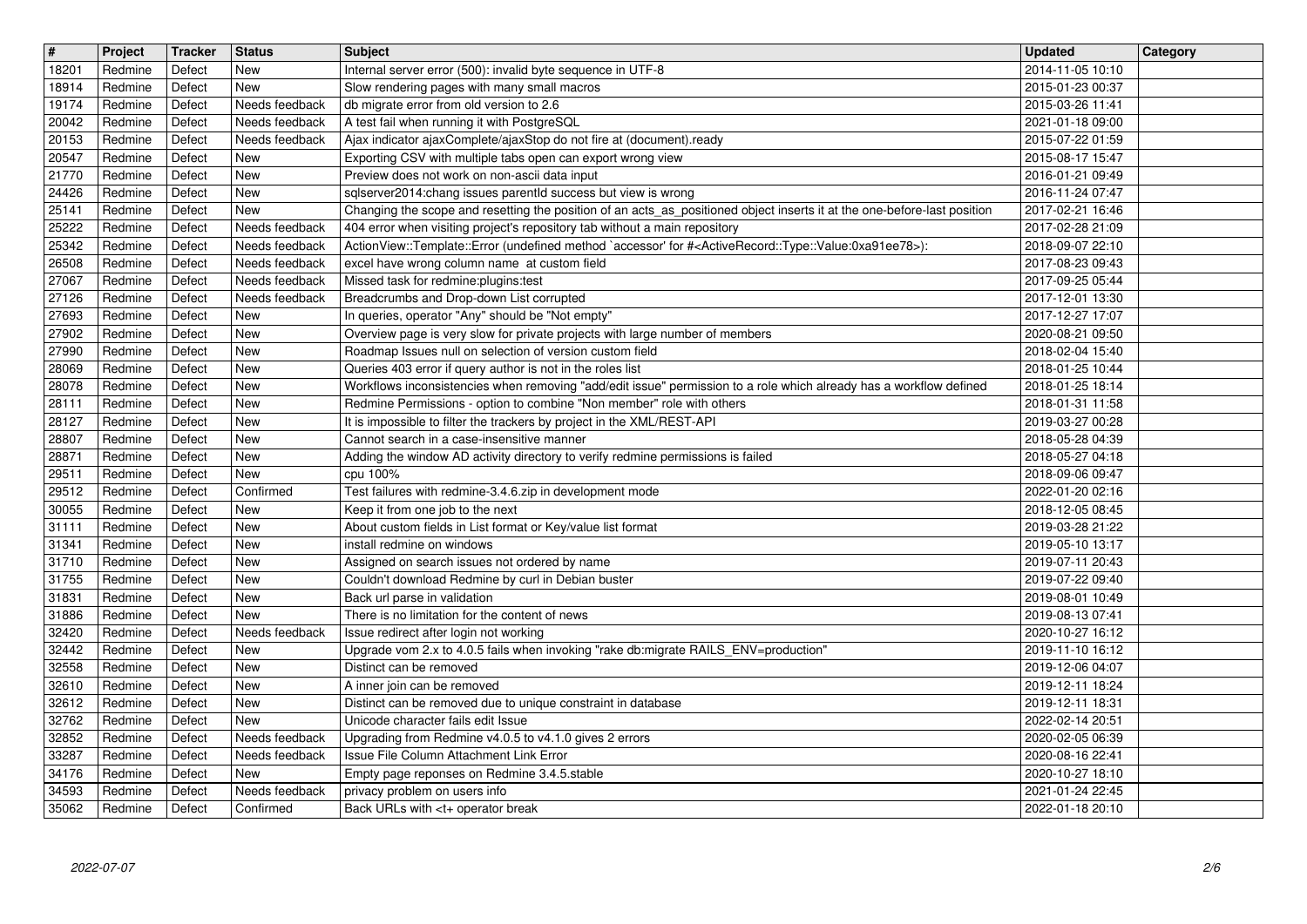| $\overline{\mathbf{t}}$ | Project              | Tracker          | <b>Status</b><br>New         | <b>Subject</b>                                                                                                                                  | Updated<br>2021-04-15 11:02          | Category                                       |
|-------------------------|----------------------|------------------|------------------------------|-------------------------------------------------------------------------------------------------------------------------------------------------|--------------------------------------|------------------------------------------------|
| 35102<br>35382          | Redmine<br>Redmine   | Defect<br>Defect | <b>New</b>                   | Issue Tracking Details are showning issue statuses even if they are not used within the project<br>Copy Project Tracker and Tasks and relations | 2022-01-27 21:08                     |                                                |
| 35608<br>35732          | Redmine<br>Redmine   | Defect<br>Defect | Needs feedback<br><b>New</b> | ActionView::Template::Error<br>Clean up and reorder Redmine Wiki                                                                                | 2022-02-13 10:05<br>2021-12-16 09:47 |                                                |
| 35802                   | Redmine              | Defect           | Needs feedback               | Redmine profile language form lists non-localized languages as English                                                                          | 2021-08-24 23:17                     |                                                |
| 35885<br>36260          | Redmine<br>Redmine   | Defect<br>Defect | <b>New</b><br><b>New</b>     | the change of routing raw files from repositories not included in the upgrade proces/manual<br>Gantt error                                      | 2021-09-24 17:32<br>2021-11-30 11:55 |                                                |
| 36273                   | Redmine              | Defect           | <b>New</b>                   | Modifying the source code of the plugin does not reload it in trunk 21295                                                                       | 2021-12-02 15:21                     |                                                |
| 36794<br>37048          | Redmine<br>Redmine   | Defect<br>Defect | New<br><b>New</b>            | Issue copying ignores workflow rules<br>generate redmine_plugin is broken for Redmine 5                                                         | 2022-03-17 16:46<br>2022-05-24 10:41 |                                                |
| 37109                   | Redmine              | Defect           | Needs feedback               | Email fields visibility from journal                                                                                                            | 2022-05-30 19:13                     |                                                |
| 37165<br>37241          | Redmine<br>Redmine   | Defect<br>Defect | <b>New</b><br><b>New</b>     | Can not get anonymous user using User.find<br>Installation plugins get problem " /zeitwerk/kernel.rb:35:in `require': cannot load such file"    | 2022-05-27 04:15<br>2022-06-14 08:36 |                                                |
| 37257<br>3928           | Redmine<br>Redmine   | Defect<br>Defect | New<br><b>New</b>            | Conflict when update sub-project of<br>should complain when cookies are disabled on browser                                                     | 2022-06-16 16:30<br>2012-12-19 16:36 | Accounts /                                     |
|                         |                      |                  |                              |                                                                                                                                                 |                                      | authentication                                 |
| 3984                    | Redmine              | Defect           | New                          | On-the-fly user creation fails silently if LDAP attribute is not found for new user                                                             | 2012-06-01 17:43                     | Accounts /<br>authentication                   |
| 4825                    | Redmine              | Defect           | New                          | Several related bugs relating to registration, sign in and account preferences.                                                                 | 2011-06-27 15:41                     | Accounts /<br>authentication                   |
| 5230                    | Redmine              | Defect           | <b>New</b>                   | Invalid form authenticity token.                                                                                                                | 2016-10-25 14:32                     | Accounts /<br>authentication                   |
| 5976                    | Redmine              | Defect           | Confirmed                    | Uniqueness of User model fields is not checked sufficiently                                                                                     | 2013-01-16 19:39                     | Accounts /<br>authentication                   |
| 6088                    | Redmine              | Defect           | <b>New</b>                   | eMail in uncommon formats considered invalid                                                                                                    | 2011-01-15 09:48                     | Accounts /<br>authentication                   |
| 6254                    | Redmine              | Defect           | New                          | Remove 'invalid user' notification on password request with invalid e-mailadress                                                                | 2017-02-22 02:39                     | Accounts /<br>authentication                   |
| 8824                    | Redmine              | Defect           | New                          | table name prefix and suffix are not used in some vendor plugins                                                                                | 2011-07-15 13:10                     | Accounts /<br>authentication                   |
| 10098                   | Redmine              | Defect           | Confirmed                    | last_login_on set to wrong time when config.active_record.default_timezone = :utc                                                               | 2020-07-20 03:00                     | Accounts /<br>authentication                   |
| 10156                   | Redmine              | Defect           | New                          | Logout on Safari takes you to home screen (1.3.0)                                                                                               | 2012-03-16 11:36                     | Accounts /                                     |
| 12106                   | Redmine              | Defect           | <b>New</b>                   | Users can easily use any (not yet used) email address for their account (potential security issue)                                              | 2013-03-15 14:41                     | authentication<br>Accounts /                   |
| 14690                   | Redmine              | Defect           | <b>New</b>                   | Redmine Ldap Auth Error                                                                                                                         | 2013-08-15 03:11                     | authentication<br>Accounts /                   |
|                         | 14976 Redmine Defect |                  | New                          | authentication required configurable                                                                                                            | 2014-01-20 16:07 Accounts /          | authentication                                 |
| 17158                   | Redmine              | Defect           | Needs feedback               | 403 error when trying to view project/issue details                                                                                             | 2014-06-26 10:17                     | authentication<br>Accounts /<br>authentication |
|                         |                      |                  |                              |                                                                                                                                                 |                                      |                                                |
|                         |                      |                  |                              |                                                                                                                                                 |                                      |                                                |
|                         |                      |                  |                              |                                                                                                                                                 |                                      |                                                |
|                         |                      |                  |                              |                                                                                                                                                 |                                      |                                                |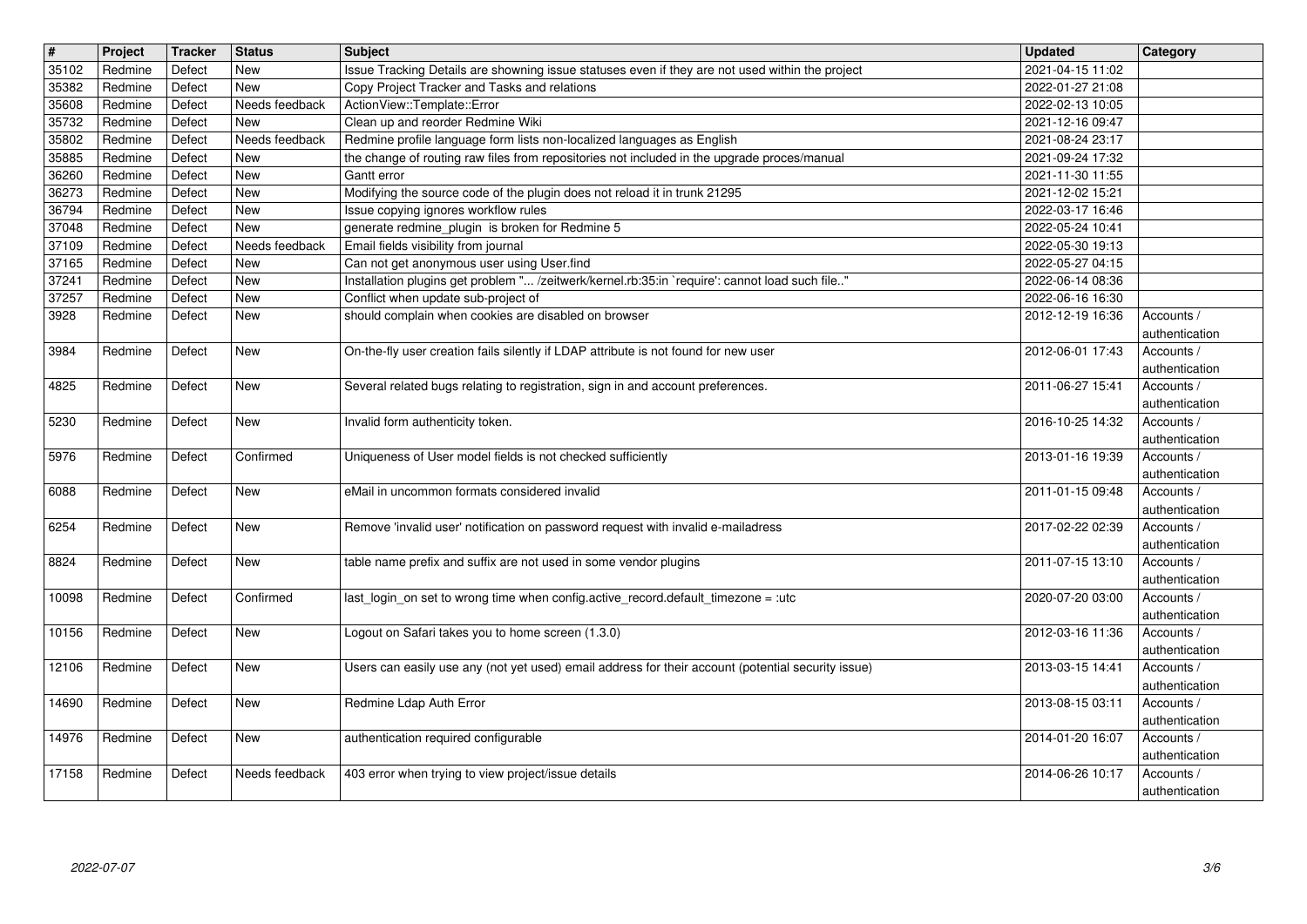| $\overline{\mathbf{H}}$ | Project            | <b>Tracker</b>   | <b>Status</b>              | Subject                                                                                                                                                                                                    | <b>Updated</b>                       | Category                               |
|-------------------------|--------------------|------------------|----------------------------|------------------------------------------------------------------------------------------------------------------------------------------------------------------------------------------------------------|--------------------------------------|----------------------------------------|
| 18148                   | Redmine            | Defect           | Needs feedback             | hook controller_account_success_authentication_after not called with auth_sources                                                                                                                          | 2014-10-28 19:26                     | Accounts /<br>authentication           |
| 20648                   | Redmine            | Defect           | New                        | Users' "Last connection" is not updated correctly.                                                                                                                                                         | 2016-06-15 14:32                     | Accounts /                             |
| 22016                   | Redmine            | Defect           | New                        | Generated password not shown if Send Account Information To User is unchecked                                                                                                                              | 2016-02-11 19:39                     | authentication<br>Accounts /           |
|                         |                    |                  |                            |                                                                                                                                                                                                            |                                      | authentication                         |
| 24906                   | Redmine            | Defect           | New                        | Session expiration not visible when editing issues                                                                                                                                                         | 2017-01-23 11:35                     | Accounts /                             |
| 28188                   | Redmine            | Defect           | New                        | No Access-Control-Allow-Origin                                                                                                                                                                             | 2018-03-05 20:09                     | authentication<br>Accounts /           |
|                         |                    |                  |                            |                                                                                                                                                                                                            |                                      | authentication                         |
| 28558                   | Redmine            | Defect           | <b>New</b>                 | OpenLDAP                                                                                                                                                                                                   | 2018-09-13 15:36                     | Accounts /<br>authentication           |
| 28878                   | Redmine            | Defect           | New                        | Email does not support Russian-language domains.                                                                                                                                                           | 2018-12-05 11:58                     | Accounts /                             |
| 29920                   | Redmine            | Defect           | New                        | Email has already been taken/Login has already been taken                                                                                                                                                  | 2018-11-26 10:55                     | authentication<br>Accounts /           |
|                         |                    |                  |                            |                                                                                                                                                                                                            |                                      | authentication                         |
| 29980                   | Redmine            | Defect           | New                        | Option "disalow registration" not work if Idap is used and Idap-account information entered into login                                                                                                     | 2018-11-15 16:00                     | Accounts /<br>authentication           |
| 32972                   | Redmine            | Defect           | New                        | UTF8 Symbols as Usernames get Truncated                                                                                                                                                                    | 2022-02-02 21:16                     | Accounts /                             |
| 35355                   | Redmine            | Defect           | Resolved                   | Unable to create or edit users with Cyrillic logins                                                                                                                                                        | 2021-06-06 21:42                     | authentication<br>Accounts /           |
|                         |                    |                  |                            |                                                                                                                                                                                                            |                                      | authentication                         |
| 36969                   | Redmine            | Defect           | New                        | EmailAddress regex matches invalid email addresses                                                                                                                                                         | 2022-05-05 09:08                     | Accounts /                             |
| 6082                    | Redmine            | Defect           | Confirmed                  | acts_as_event email key                                                                                                                                                                                    | 2021-03-05 06:44                     | authentication<br><b>Activity view</b> |
| 11122                   | Redmine            | Defect           | New                        | In the Activity previous page navigation is enabled for first page also.                                                                                                                                   | 2017-10-15 05:50                     | Activity view                          |
| 15812<br>23660          | Redmine<br>Redmine | Defect<br>Defect | New<br>New                 | Default Gravatar image setting ignored in activity feed with user_id parameter<br>Email notification on description change without activity view entry                                                     | 2014-01-07 05:07<br>2016-08-25 09:36 | Activity view<br>Activity view         |
| 26321                   | Redmine            | Defect           | <b>New</b>                 | Activity view should not show raw text                                                                                                                                                                     | 2017-07-03 10:52                     | Activity view                          |
| 31152<br>34820          | Redmine            | Defect           | Needs feedback             | F5 (refresh) doesn't bring me to the same page, but bring me in another page<br>Associated Revisions not shown up on Activity Page                                                                         | 2019-04-08 08:41                     | Activity view                          |
| 35168                   | Redmine<br>Redmine | Defect<br>Defect | New<br>New                 | Activity tab not showing recent data                                                                                                                                                                       | 2021-03-01 13:38<br>2021-09-17 14:48 | Activity view<br>Activity view         |
| 5826                    | Redmine            | Defect           | New                        | Issue copying projects                                                                                                                                                                                     | 2010-07-27 09:23                     | Administration                         |
| 8913<br>11481           | Redmine<br>Redmine | Defect<br>Defect | New<br>Needs feedback      | Bug after deleting a project<br>Copying Projects (with Tickets) not working                                                                                                                                | 2011-08-04 22:31<br>2017-02-22 21:42 | Administration<br>Administration       |
| 15951                   | Redmine            | Defect           | Needs feedback             | Error when deleting project                                                                                                                                                                                | 2014-03-07 21:55                     | Administration                         |
| 16661<br>17125          | Redmine<br>Redmine | Defect<br>Defect | New<br>New                 | Different users sharing same role have rights in projects in which user is not a member<br>workflow's status-transitions' header-column & header-row pan & scroll out of view when numerous issue-statuses | 2014-04-30 11:31<br>2014-06-07 21:16 | Administration<br>Administration       |
| 17555                   | Redmine            | Defect           | New                        | Mandatory condition for 'Category' & 'Assignee' is not working according to workflow defined                                                                                                               | 2019-12-10 10:54                     | Administration                         |
| 21231                   | Redmine            | Defect           | Needs feedback<br>Reopened | Workflow setup issues<br>Redmine 4.0.1 Internnal error 500 on accessing the settings page                                                                                                                  | 2015-12-13 08:24                     | Administration                         |
| 30851<br>31407          | Redmine<br>Redmine | Defect<br>Defect | New                        | relative_url_root does not correctly set the menu_items href                                                                                                                                               | 2019-06-25 23:52<br>2019-05-20 19:52 | Administration<br>Administration       |
| 31512                   | Redmine            | Defect           | New                        | valid Idap auth_source item_has_ to be id 1                                                                                                                                                                | 2019-06-04 15:54                     | Administration                         |
|                         |                    |                  |                            |                                                                                                                                                                                                            |                                      |                                        |
|                         |                    |                  |                            |                                                                                                                                                                                                            |                                      |                                        |
|                         |                    |                  |                            |                                                                                                                                                                                                            |                                      |                                        |
|                         |                    |                  |                            |                                                                                                                                                                                                            |                                      |                                        |
|                         |                    |                  |                            |                                                                                                                                                                                                            |                                      |                                        |
|                         |                    |                  |                            |                                                                                                                                                                                                            |                                      |                                        |
|                         |                    |                  |                            |                                                                                                                                                                                                            |                                      |                                        |
|                         |                    |                  |                            |                                                                                                                                                                                                            |                                      |                                        |
|                         |                    |                  |                            |                                                                                                                                                                                                            |                                      |                                        |
|                         |                    |                  |                            |                                                                                                                                                                                                            |                                      |                                        |
|                         |                    |                  |                            |                                                                                                                                                                                                            |                                      |                                        |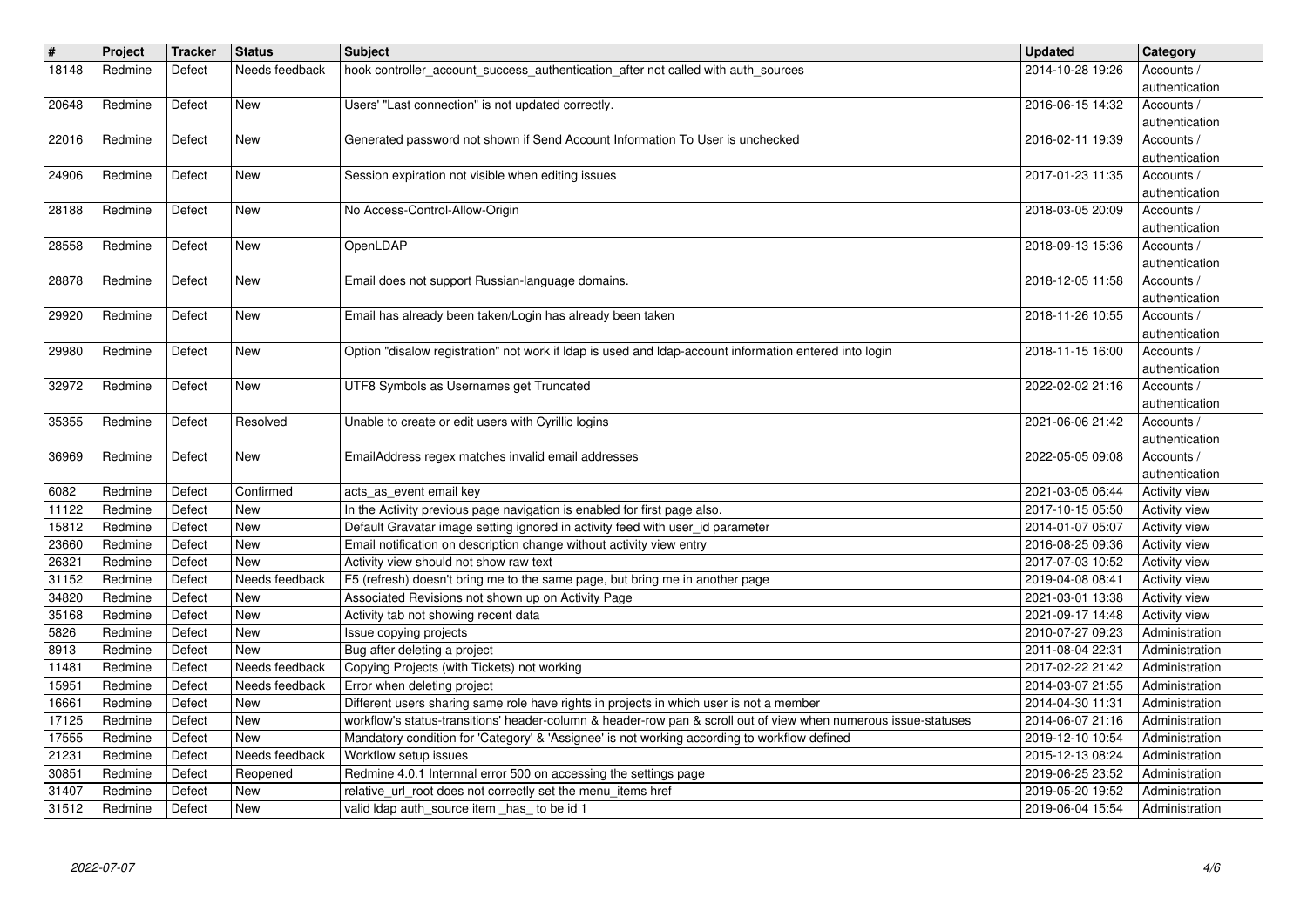| $\sqrt{t}$<br>32149   | Project<br>Redmine            | Tracker<br>Defect          | <b>Status</b><br>New         | Subject<br>Project copy failed to copy Issues if Category is set to required: Project#copy_issues: issue #xxx could not be copied:<br>["Category cannot be blank"]  | <b>Updated</b><br>2019-09-26 14:12                       | Category<br>Administration                     |
|-----------------------|-------------------------------|----------------------------|------------------------------|---------------------------------------------------------------------------------------------------------------------------------------------------------------------|----------------------------------------------------------|------------------------------------------------|
| 32154                 | Redmine<br>Redmine            | Defect<br>Defect           | <b>New</b><br>New            | Value of custom fields will not be copied when copy project with issues included                                                                                    | 2019-09-26 17:29                                         | Administration                                 |
| 33626<br>34896        | Redmine                       | Defect                     | <b>New</b>                   | Keep issue status when processing commit messages<br>PDF thumbnails are not displayed even though "ImageMagick PDF support available (optional)" is checked         | 2020-06-18 11:39<br>2021-05-06 01:42                     | Administration<br>Administration               |
| 35582<br>36996        | Redmine<br>Redmine            | Defect<br>Defect           | <b>New</b><br>Needs feedback | Error: Template::Error (Tried to load unspecified class: ActiveSupport::HashWithIndifferentAccess)<br>a choice is missing from the list for "notification by email" | 2022-02-13 10:04<br>2022-04-25 11:28                     | Administration<br>Administration               |
| 37164<br>37366        | Redmine<br>Redmine            | Defect<br>Defect           | <b>New</b><br><b>New</b>     | Copying a role does not copy custom field visibility<br>Redmine Docker - Easy deploy upgrade, administer                                                            | 2022-05-26 23:21<br>2022-06-28 13:34                     | Administration                                 |
| 6089                  | Redmine                       | Defect                     | New                          | Large uploads fails with Firefox                                                                                                                                    | 2014-08-08 20:22                                         | Administration<br>Attachments                  |
| 9425<br>10023         | Redmine<br>Redmine            | Defect<br>Defect           | <b>New</b><br>Resolved       | Attachment links fail when the file names contain the syntax pattern "_-_"<br>Filename of attachments                                                               | 2011-11-11 19:18<br>2019-09-26 17:54                     | Attachments<br>Attachments                     |
| 10182<br>13554        | Redmine<br>Redmine            | Defect<br>Defect           | <b>New</b><br><b>New</b>     | <b>UTF and Attachments</b><br>url for thubms attachments ignores :only_path                                                                                         | 2014-08-15 00:44<br>2021-06-29 11:24                     | Attachments<br>Attachments                     |
| 14709                 | Redmine                       | Defect                     | <b>New</b>                   | Attachment filesize is displayed to 3 decimal places                                                                                                                | 2014-09-06 17:35                                         | Attachments                                    |
| 14953<br>15694        | Redmine<br>Redmine            | Defect<br>Defect           | New<br>New                   | Intermittent AJAX Atttachement Upload Failure in Firefox<br>Error while uploading attachments                                                                       | 2014-08-08 19:53<br>2014-02-24 13:52                     | Attachments<br>Attachments                     |
| 19811<br>26296        | Redmine<br>Redmine            | Defect<br>Defect           | New<br><b>New</b>            | Attachment back_url in login<br>GET /attachments/download/:id/:filename should deny access                                                                          | 2015-06-10 07:05<br>2017-06-28 14:49                     | Attachments<br>Attachments                     |
| 30125                 | Redmine                       | Defect                     | Confirmed                    | Can't be distinguished when deleting multiple attachments with the same file name in one action.                                                                    | 2021-03-26 06:58                                         | Attachments                                    |
| 30176<br>31815        | Redmine<br>Redmine            | Defect<br>Defect           | Confirmed<br>New             | Anonymous users cannot upload attachment if added to project member<br>After edition document's attachment redirecting to home page                                 | 2018-12-16 20:12<br>2019-10-06 11:33                     | Attachments<br>Attachments                     |
| 31936<br>31968        | Redmine<br>Redmine            | Defect<br>Defect           | New<br>Resolved              | Cannot download issue-attachments that contains one or more "+" (Plus Sign) characters<br>MIME Content Type is not properly handled while attaching the files       | 2019-08-22 14:43<br>2019-08-28 14:41                     | Attachments<br>Attachments                     |
| 33023                 | Redmine                       | Defect                     | <b>New</b>                   | Warning occurs when displaying a few exceptional PDF thumbnail                                                                                                      | 2020-06-15 06:30                                         | Attachments                                    |
| 37388<br>17293        | Redmine<br>Redmine            | Defect<br>Defect           | Needs feedback<br><b>New</b> | Not Able to Upload Files Using Google Chrome<br>Custom query don't filter target versions in calendar                                                               | 2022-07-06 15:32<br>2014-06-25 10:14                     | Attachments<br>Calendar                        |
| 33673<br>5475         | Redmine<br>Redmine            | Defect<br>Defect           | Confirmed<br>Confirmed       | Calendar View / The right side of the tooltip is cut off<br>Non conformances with W3C xhtml transitional standards                                                  | 2020-06-27 02:36<br>2013-11-14 09:44                     | Calendar<br>Code                               |
|                       |                               |                            |                              |                                                                                                                                                                     |                                                          | cleanup/refactoring                            |
| 8746                  | Redmine                       | Defect                     | <b>New</b>                   | RCOV configuration for redmine plugin and not showing rcov coverage of redmine_plugin patch files                                                                   | 2011-08-31 08:26                                         | Code<br>cleanup/refactoring                    |
| 28304                 | Redmine                       | Defect                     | New                          | Move tests related to textile syntax to dedicated TextileFormatterTest class                                                                                        | 2018-03-07 09:24                                         | Code<br>cleanup/refactoring                    |
| 28309                 | Redmine                       | Defect                     | New                          | Error when query filter model inherited from other class which inherited from Query                                                                                 | 2018-03-08 12:55                                         | Code<br>cleanup/refactoring                    |
| 31507                 | Redmine                       | Defect                     | New                          | Test fails if trailing whitespaces are removed                                                                                                                      | 2019-06-07 14:02                                         | Code<br>cleanup/refactoring                    |
|                       | 33181 Redmine Defect          |                            | $\sqrt{\text{New}}$          | IssuesSystemTest#test_index_as_csv_should_reflect_sort fails                                                                                                        | 2020-09-25 03:19                                         | Code<br>cleanup/refactoring                    |
| 10495<br>1768<br>2220 | Redmine<br>Redmine<br>Redmine | Defect<br>Defect<br>Defect | New<br><b>New</b><br>New     | Wrong links in plugin "Simple CI"<br>Custom field reordering isn't working at a lot of places<br>New Custom Fields not propagated to old issues                     | 2012-03-20 11:16<br>2012-10-11 10:00<br>2011-03-23 11:34 | Core Plugins<br>Custom fields<br>Custom fields |
|                       | 2022-07-07                    |                            |                              |                                                                                                                                                                     |                                                          | 5/6                                            |
|                       |                               |                            |                              |                                                                                                                                                                     |                                                          |                                                |
|                       |                               |                            |                              |                                                                                                                                                                     |                                                          |                                                |
|                       |                               |                            |                              |                                                                                                                                                                     |                                                          |                                                |
|                       |                               |                            |                              |                                                                                                                                                                     |                                                          |                                                |
|                       |                               |                            |                              |                                                                                                                                                                     |                                                          |                                                |
|                       |                               |                            |                              |                                                                                                                                                                     |                                                          |                                                |
|                       |                               |                            |                              |                                                                                                                                                                     |                                                          |                                                |
|                       |                               |                            |                              |                                                                                                                                                                     |                                                          |                                                |
|                       |                               |                            |                              |                                                                                                                                                                     |                                                          |                                                |
|                       |                               |                            |                              |                                                                                                                                                                     |                                                          |                                                |
|                       |                               |                            |                              |                                                                                                                                                                     |                                                          |                                                |
|                       |                               |                            |                              |                                                                                                                                                                     |                                                          |                                                |
|                       |                               |                            |                              |                                                                                                                                                                     |                                                          |                                                |
|                       |                               |                            |                              |                                                                                                                                                                     |                                                          |                                                |
|                       |                               |                            |                              |                                                                                                                                                                     |                                                          |                                                |
|                       |                               |                            |                              |                                                                                                                                                                     |                                                          |                                                |
|                       |                               |                            |                              |                                                                                                                                                                     |                                                          |                                                |
|                       |                               |                            |                              |                                                                                                                                                                     |                                                          |                                                |
|                       |                               |                            |                              |                                                                                                                                                                     |                                                          |                                                |
|                       |                               |                            |                              |                                                                                                                                                                     |                                                          |                                                |
|                       |                               |                            |                              |                                                                                                                                                                     |                                                          |                                                |
|                       |                               |                            |                              |                                                                                                                                                                     |                                                          |                                                |
|                       |                               |                            |                              |                                                                                                                                                                     |                                                          |                                                |
|                       |                               |                            |                              |                                                                                                                                                                     |                                                          |                                                |
|                       |                               |                            |                              |                                                                                                                                                                     |                                                          |                                                |
|                       |                               |                            |                              |                                                                                                                                                                     |                                                          |                                                |